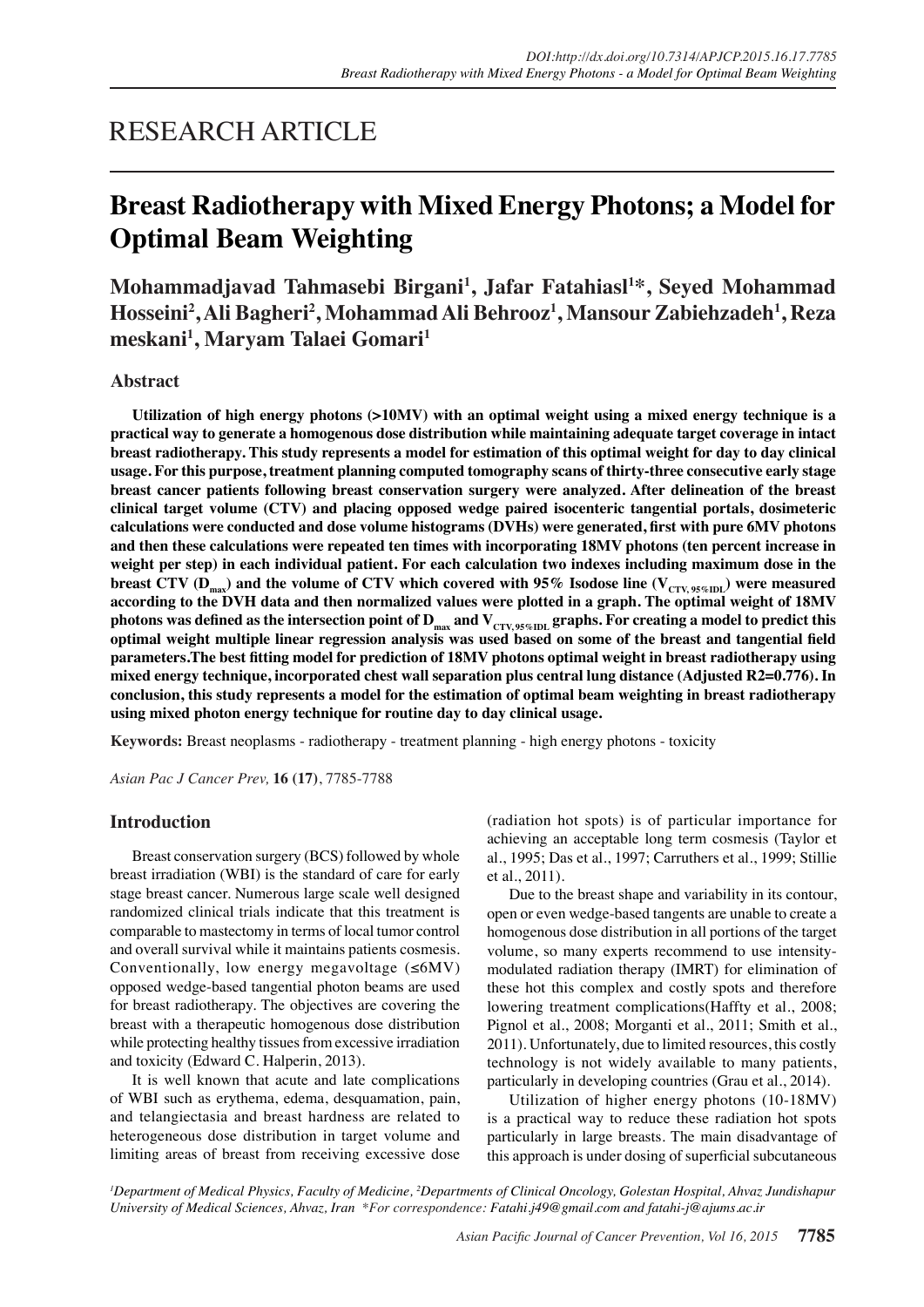#### *Mohammad Javad Tahmasebibirgani et al*

tissues in the buildup region of the beams (Ellen et al., 1999; Baird et al., 2001; Lief et al., 2007) and so an important question is: what proportion of high energy photons should be used in radiotherapy of the intact breast to achieve acceptable hot spots and at the same time adequate target coverage?

This study tries to create a model for estimating the optimal weight of high energy photon based on breast and tangential field characteristics for incorporation in breast radiotherapy.

#### **Materials and Methods**

#### *Study design*

Treatment planning computed tomography (CT) images of thirty three consecutive early stage breast cancer patients who were referred for WBI after BCS to our institution (Clinical Oncology Department of Golestan Hospital, Ahwaz Jundishapur University of Medical Sciences, Ahvaz, Iran) from May to November 2014 were evaluated in this study. Because confidentiality of the patients was not compromised, institutional ethics committee approval was not deemed necessary.

#### *Treatment planning*

For CT planning, patients were positioned supine on a breast board to make the chest wall slope parallel to the table couch with arms abducted and externally rotated. Palpable breast tissue, tangential field borders (medial border: mid-sternal line, lateral border: 2 cm beyond all palpable breast tissue or mid-axillary line, inferior border: 2 cm from infra-mammary fold and superior border: head of clavicle or second intercostal space) and surgical scars were marked with radiopaque wires and then axial thin CT slices were obtained from the mid neck to the upper abdomen(Edward C. Halperin, 2013). Ultimately patient data was transferred to the treatment planning software (Isogray v4.3, Dosisoft) for target volume delineation and beam positioning. After outlining breast clinical target volume (CTV) according to the RTOG protocol (http://www.rtog.org/CoreLab/ ContouringAtlases/BreastCancerAtlas.aspx), opposed wedge paired (15 degree, physical type) isocenteric tangential portals were generated according to breast CTV and previously mentioned anatomic landmarks without regional lymphatic irradiation. Dosimeteric calculations (with collapsed cone algorithm) were done with pure 6MV photons and then repeated ten times with incorporating 18mv photons (ten percent increase in weight per step) in each individual patient. This means that the last calculation was done with only 18MV photons. Prescription point was placed at the isocenter (approximately in the middle of the breast tissue) and for measuring conformity indexes, dose volume histograms (DVH) were analyzed.

#### *18MV photons optimal weight measurement*

For this purpose, two indexes including maximum dose in the breast CTV  $(D_{\text{max}})$  and the volume of CTV that receives more or equal to 95% of the prescription dose  $(V_{\text{CTV 95%ID}})$  (Isodose line) were measured according to the DVH data. After normalization to the best value in each



Figure 1. An example of Normalized  $D_{max}$  and  $V_{CTV}$ , **95%IDL Values according to 18MV Photons Weight**



**Figure 2. Central Axis in Treatment Planning CT Illustrating Definitions of CLD (a), SEP1 (b) and SEP2 (c)**

patient (between 0-1),  $D_{\text{max}}$  and  $V_{\text{CTV}}$  95%IDL plotted in a single graph. Maximum CTV doses less than 105% were considered to be satisfactory. Then the optimal weight of 18MV photons in each individual was defined as the intersection point of D<sub>max</sub> and V<sub>CTV</sub> 95%IDL graphs (Figure 1).

#### *18MV photons optimal weight prediction and Statistical analysis:*

For this purpose multiple linear regression analysis (forward stepwise method) was used to create a model based on parameters including breast CTV volume and tangential field's properties such as field height (Y), field width (X), central lung distance (CLD) and chest wall separations (SEP 1 and 2). These variables were checked for co-linearity with bivariate analysis (Pearson correlation). CLD, SEP1 and SEP2 were measured at the central axis as outlined in figure 2. Data was analyzed with SPSS version 13.0.

#### **Results**

Table 1 shows volume of CTV, tangential field's parameters used for WBI and measured optimal weight of 18MV photons in this patient population.

The best fitting model for prediction of 18MV photons optimal weight (Adjusted R2=0.776), incorporated SEP1, SEP2 and CLD as shown in the following and table 2:

18MV photons optimal weight (%) =  $6.2 \times$ SEP1 + 8.82×CLD – 2.23×SEP2 – 25.18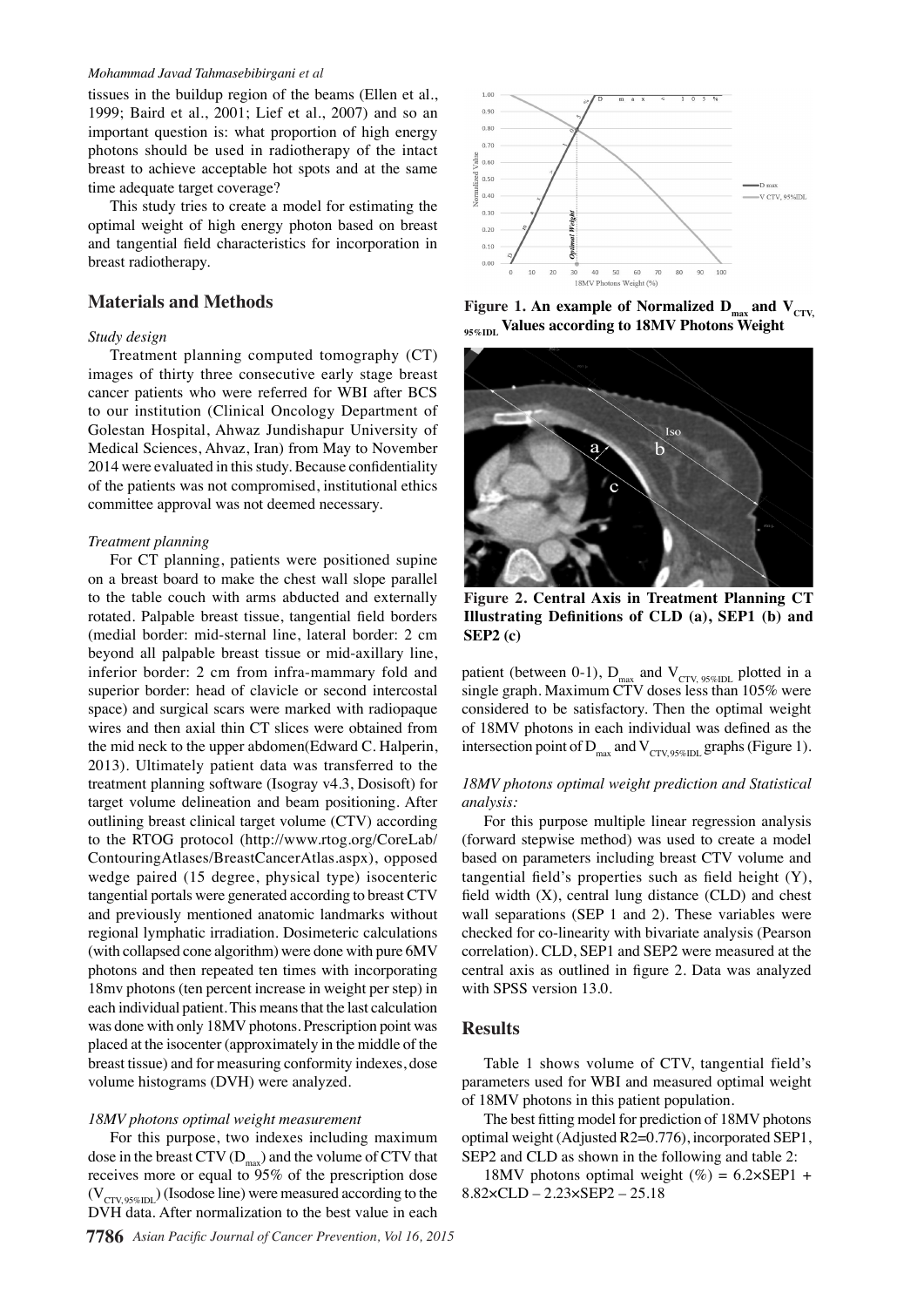**Table 1. Breast CTV volume, Tangential Fields Characteristics and Measured Optimal Weight of 18MV Photons**

| Characteristic (Unit) | Median | Range        |
|-----------------------|--------|--------------|
| CTV VOL. (cm3)        | 801    | 197 - 1951   |
| $Y$ (cm)              | 18     | $16 - 22$    |
| $X$ (cm)              | 9.7    | $5.9 - 13$   |
| $CLD$ (cm)            | 2.5    | $0.2 - 3.8$  |
| $SEP 1$ (cm)          | 15.6   | $9.9 - 20.3$ |
| $SEP 2$ (cm)          | 23.7   | $16.8 - 29$  |
| OPT. X18 (%)          | 40     | $0 - 60$     |
|                       |        |              |

CTV VOL. Breast CTV Volume, Y Tangential Field Height, X Tangential Field Width, CLD Central Lung Distance, SEP Chest Wall Separation, OPT. X18 Optimal Weight of 18MV Photons

**Table 2. The Details of Best Fitting Regression Model**

| Variable Coefficient SE Importance 95% CI P-value |       |      |             |               |            |
|---------------------------------------------------|-------|------|-------------|---------------|------------|
| (Unit)                                            |       |      | Lower Upper |               |            |
| SEP1 (cm) $6.2$                                   | 0.7   | 0.62 | 4.77 7.64   |               | $\Omega$   |
| $CLD$ (cm) $8.82$                                 | 1.52  | 0.23 | 5.7         | 11.94         | $\Omega$   |
| SEP2 (cm) $-2.23$                                 | 0.59  | 0.11 | $-3.44$     | $-1.02$ 0.001 |            |
| $Constant -25.18$                                 | 12.73 |      | $-51.22$    |               | 0.86 0.058 |

SE Standard Error, CI Confidence Interval, SEP Chest Wall Separation, CLD Central Lung Distance



**Figure 3. Isodose Lines in WBI without (A, B) and with (C, D) 15 Degree Wedges.** 105% IDL is shown in red. Note significant hot areas in cephalic, caudal, medial and lateral portions of the breast despite using wedges



**Figure 4. Incorporation of 18MV Photons with 55% Weight (Measured Optimal Weight) in the same Patient Shown in figure 3 with Significant Reduction in Volume of 105% IDL (red) (A, B).** Breast CTV DVH with pure 6MV (solid line) and mixed energy (dotted line) plans, shows remarkable decrease in severity and volume of hot areas and at the same time minimal underdosage of the target volume (C)

## **Discussion**

Low energy x-rays (4-6 MV) are preferred for WBI. Commonly, conventional wedges are utilized to achieve a uniform dose distribution. But this happens only in the central axis (with elimination of sub-areolar hot regions) and significant inhomogeneity remain in other areas of the breast (Buchholz et al., 1997; Carruthers et al., 1999) (Figure 3). A reasonable approach to decrease the intensity and volume of these hot regions and also the breast integral dose is to use high energy photons (>6MV) with a mixed energy technique (Figure 4).

With respect to the model we described above patients with higher SEP1 and CLD in contrast to SEP2, have hotter areas in the breast and need more high energy photons for a more homogenous treatment plan. Since hot regions in medial and lateral portions of the breast are due to a phenomenon called "lateral tissue effect"(Faiz M. Khan, 2014), increase in SEP1 and therefore prescription point depth intensifies this effect. Longer SEP2 means that photons entering the basilar portion of the breast transverse a longer path in the tissue and thus encounter more attenuation, so this has a favorable effect on hot areas in these regions. Central lung distance correlates with the lung volume in the tangential fields (Bornstein et al., 1990) so more CLD means less beam attenuation in the basilar portions of the breast (due to less absorption in the air) and thus more severe hot areas in medial and lateral sides of the breast.

This model is only validated when WBI is carried out with 15 degree wedge paired tangents using mixed 6 and 18MV photons. Other limitation of this dosimeteric study was that clinical outcomes such as acute and late toxicity as well as local tumor control were not assessed. We suggest that well designed clinical trials could be helpful to evaluate that if this possible dosimeteric advantage gained by incorporating 18MV photons in WBI with a weight calculated by this equation could translate to a more favorable clinical outcome.

In conclusion this study represents a model for estimation of optimal beam weighting in breast radiotherapy using mixed photon energy technique based on patient and tangential field parameters such as chest wall separations and central lung distance for day to day clinical usage

## **Acknowledgements**

This study was Funded by the research and technology deputy of Ahvaz Jundishapur University of Medical Sciences, Ahvaz, Iran (Grant number: U92105).

## **References**

- Baird CT, Starkschall G, Liu HH, et al (2001). Verification of tangential breast treatment dose calculations in a commercial 3D treatment planning system. *J Applied Clin Med Physics*, **2**, 73-84.
- Bornstein BA, Cheng CW, Rhodes LM, et al (1990). Can simulation measurements be used to predict the irradiated lung volume in the tangential fields in patients treated for